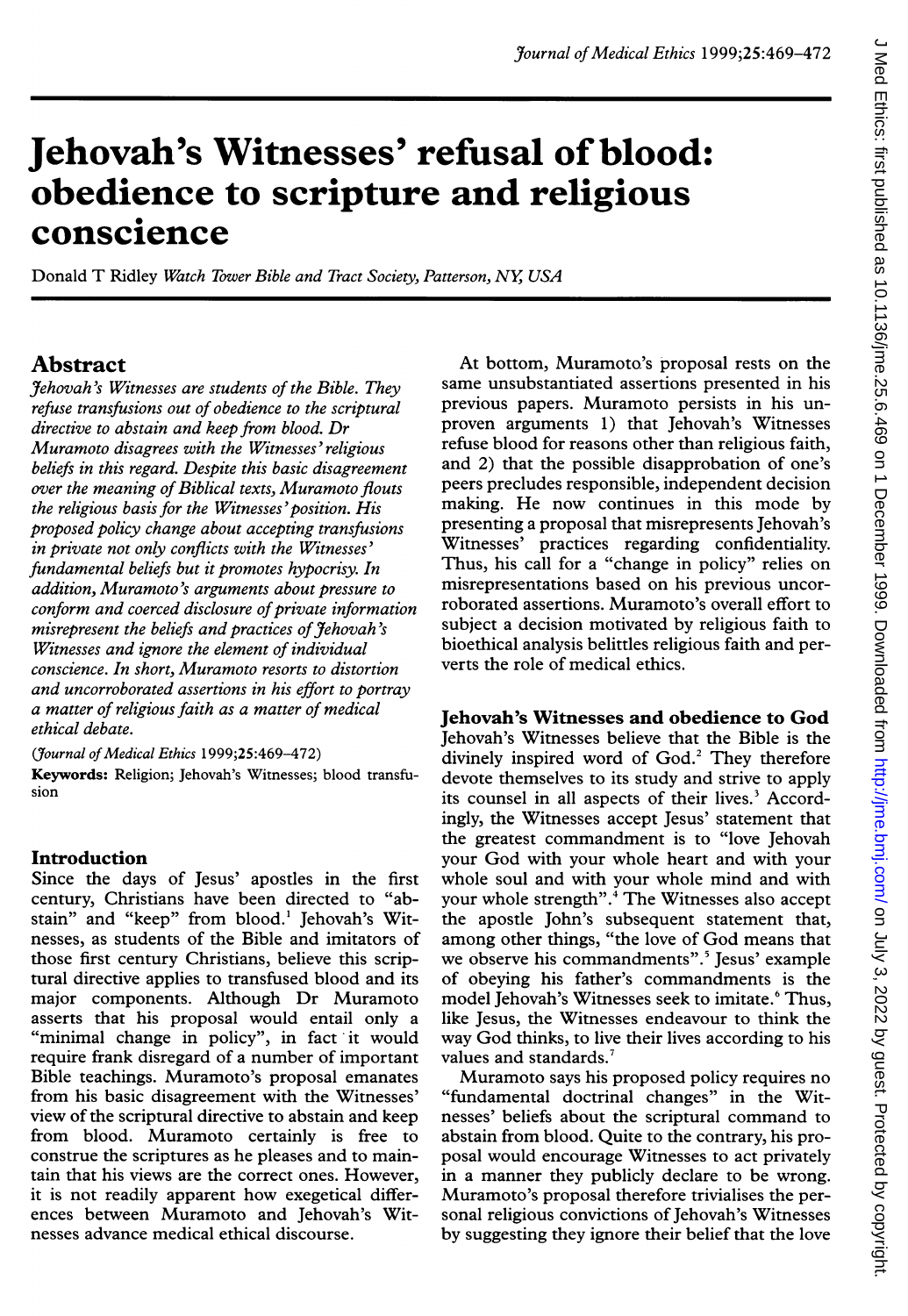of God means that they observe his commandments. As Brown-Saltzman aptly observes: "it may be that it is when we fail to interweave the spiritual into ethical decisions in healthcare that we create the greatest problems".<sup>8</sup>

Jehovah's Witnesses believe that God sees everything we do regardless of whether other humans are aware of our actions.<sup>9</sup> Hence, the Witnesses do not believe that if no one knows what they do in private, their relationship with God is not affected. A proposal like Muramoto's, which encourages hypocritical disregard of fundamental Bible teachings, would not be given a second thought by Jehovah's Witnesses.

### Freedom of choice

Aside from the false assertion that no change in doctrine would be required by his proposal, Muramoto says the Witnesses do not refuse blood voluntarily out of obedience to scripture. According to Muramoto, the Witnesses are victims of organisational domination and coercion and reluctantly refuse blood out of fear of reprisal. Muramoto says that individual Witnesses are so influenced and controlled by the organisation's views on blood that their refusal is not truly autonomous. Muramoto goes so far as to say that the Witnesses are the victims of "psychological manipulation", although he cites no studies from the psychological literature or any other credible source to support this claim.<sup>10</sup> This is hardly surprising. In 1987, the American Psychological Association determined that theories of coercive manipulation or "mind control" as applied to religious movements lacked any scientific foundation and should not be presented as scientific." Since that time "mind control" theories have been consistently rejected by scholars and courts of law in the United States and elsewhere.<sup>12</sup> It is unfortunate that Muramoto has found a forum in three issues of this journal to advance arguments that rest on a theory roundly debunked by the scientific community over a decade ago.

To be sure, honouring patient values in health care decision making and respecting patient self-determination are of the utmost importance. But Muramoto seems to think that any outside influence with which a doctor disagrees destroys patient autonomy. There can be little doubt that all manner of outside influences affect patients' health care decisions - things they hear on TV or radio; things they read in newspapers and magazines; discussions they have with neighbours and friends; their own prior health care experiences. The question is not whether patients' decisions are influenced by outside sources; they most certainly are, and by more than anyone can identify. The important question is whether  $\overline{\mathbf{\hat{s}}}$ patient is freely making his or her decision bases on the factors or values he or she personally deems. to be the most important.<sup>13</sup>

Muramoto suggests that after a person has studied the Bible with Jehovah's Witnesses for months or perhaps years and then decides to  $b\ddot{g}$ baptised and become one of Jehovah's Witnesses. there is no way he can later change his mind and leave the faith. Muramoto's authority for this argument is dubious at best. The fact is, those who wish to leave the religion or choose to become inactive non-participants readily do so.<sup>14 16</sup> Despite this indisputable fact, Muramoto repeated $\overline{\mathbb{S}}$ refers to the "enormous" pressure to conform that, according to Muramoto, results from the Witnesses' Bible-based practice of disfellowship ping. As Muramoto describes things, disfellowshipping requires shunning and severance of personal ties with family members - another misrepresentation of the facts. pture and religious conscience<br>
dentify. The important question is whether  $\frac{16}{9}$ <br>
continue is free tyre match in the factors or values he or the person base of the onter different of the one is the one of the one of

Disfellowshipping is a very serious matter.<sup>9</sup> The apostle Paul wrote that Christians should "quit mixing in company" with persons who unrepentantly reject certain scriptural standards.<sup>8</sup> This is strong counsel, but Jehovah's Witnesses obey it. However, contrary to Muramoto's assertions, when a family member is disfellowshipped personal ties and non-spiritual association are  $n\overline{M}$ terminated. The very passage from the  $198\frac{1}{10}$ Watchtower that Muramoto quotes in his first paper disproves his point. That passage shows that it is spiritual association that is terminated:

"A disfellowshiped person has been spiritually  $c\bar{w}$ off from the congregation; the former spiritual ties have been completely severed. This is true even with respect to his relatives, including those within his immediate family circle. Thus, family members - while acknowledging family ties - will  $n\Theta$ longer have any spiritual fellowship with him.<sup>19</sup>

That same *Watchtower* article explained that marital ties would not be severed if one's mate were  $\overline{\mathbf{e}}$ be disfellowshiped: "similarly, if a relative, such as a parent, son or daughter, is disfellowshipped ... $\Delta$ blood and family ties remain. ... If a minor child  $\tilde{g}$ disfellowshipped, the parents will still care for his physical needs and provide moral training and discipline."<sup>18</sup> In short, "family ties continue. ... \$ man who is disfellowshiped ... may still live  $#$ home with his Christian wife and faithful childre $\overline{v}$ ...; since his being disfellowshiped does not eng their blood ties or marriage relationship, normal<br>family affections and dealings can continue."<sup>20</sup> family affections and dealings can continue."<sup>20</sup>

Disfellowshipping therefore involves a resci $\mathfrak{F}$ sion of one's membership in the faith and a break-<br>ing off of spiritual fellowship with members of the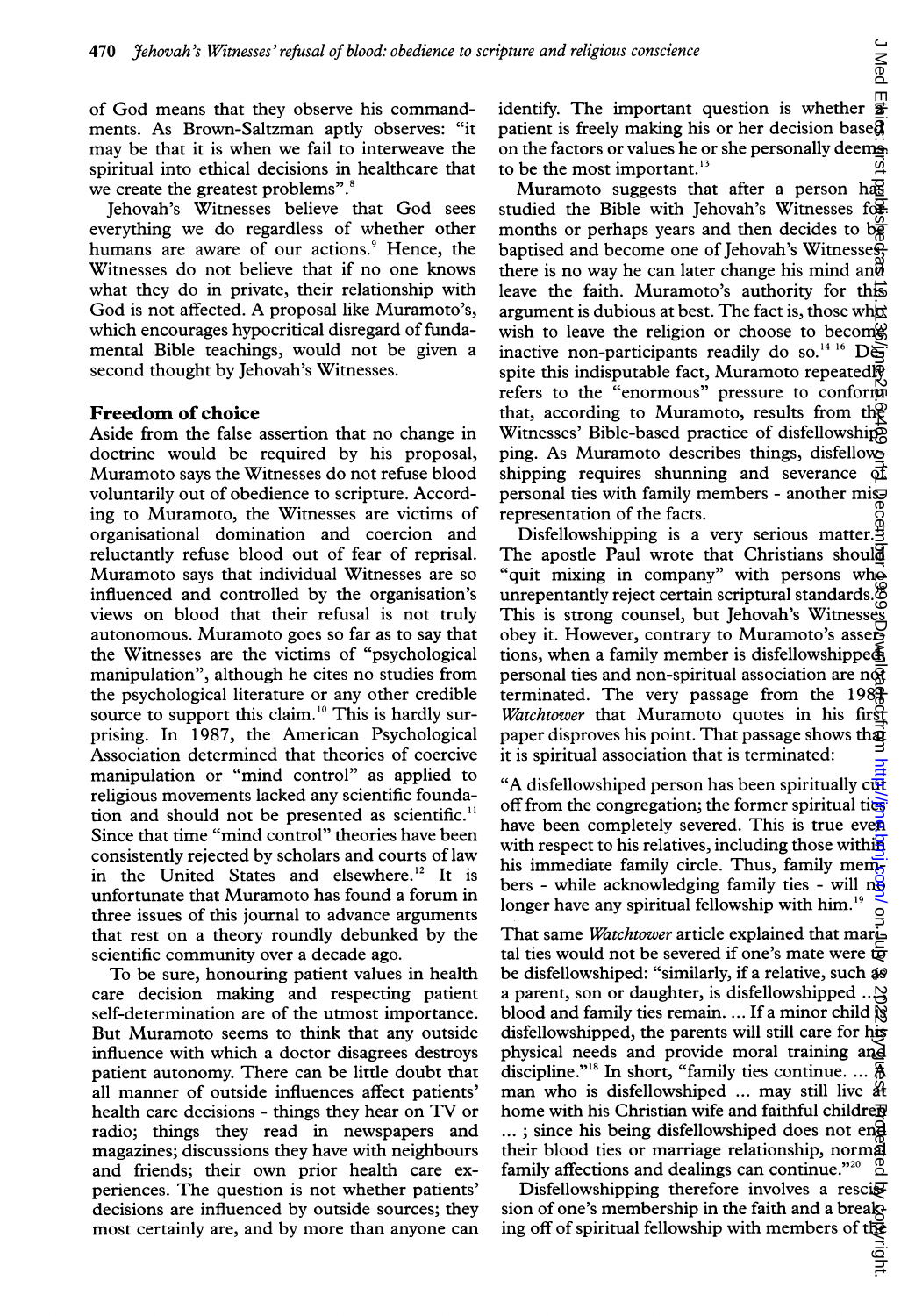religious community. How this amounts to some form of socially unacceptable "coercion" remains unclear. Although Malyon already has responded to Muramoto's argument that no one does anything for ethical reasons, $21$  Muramoto continues with his theory that people never act on the basis of personal integrity and principle - religious or otherwise - but only claim to do so; in Muramoto's view people are motivated (coerced) by peer pressure and fear of discipline only. Muramoto evidently thinks that no member of any group or community is truly autonomous if the group or community has authority to discipline non-compliant members.

### Freedom of association

Muramoto essentially advances the anarchic notion that, after freely choosing to join an organisation because they have come to share or identify themselves with the organisation's basic values or objectives and after agreeing to abide by its rules and procedures, individuals should nevertheless be free to abandon those values and objectives and reject the organisation's rules and procedures but still insist that the organisation accept them as full and active members in good standing. This argument is patently absurd. As the Encyclopedia of Religion simply explains: "any community claims the right to protect itself against nonconforming members who may threaten the common welfare. In a religious setting this right has often been reinforced by the belief that the sanction affects one's standing before God."<sup>22</sup>

Especially when it comes to a Bible-based religious community, Muramoto's suggestion that each individual should be free to disregard the community's scriptural teachings and standards yet remain <sup>a</sup> member of the community is preposterous. Of course individuals are free to do as they please, but they cannot demand that their community forsake its values and rules to satisfy the predilections of each member. Those who share Muramoto's views on blood may form their own religious communities, accept transfusions without reserve, and encourage members to do whatever they wish "in private". Jehovah's Witnesses certainly will not stop them. But Muramoto cannot seriously insist that the Witnesses must modify or abandon their understanding of the scriptures to accommodate all differing or contrary viewpoints.

Muramoto's reference to Mill's statement about no society being completely free if its government does not allow citizens to pursue their own good without depriving or impeding others from doing the same is misapplied outside the context of civil government. Mill's point was that a government that restricts or prohibits the free exchange of ideas and freedom of action or that does not allow like-minded individuals to associate together and promulgate their views does not truly protect individual liberty. Jehovah's Witnesses have no quarrel with Mill's argument. Muramoto and those who share his views are completely free to promote their ideas individually or in whatever associational configurations they choose. But Jehovah's Witnesses are free to do the same. Freedom in this sense does not mean that everyone has the prerogative to alter the precepts and reorder the structure of groups or organisations whose ideas and practices they disagree with. The putting into practice of Muramoto's nonsensical concept of "freedom" would result in the utter breakdown of ordered society.

### Respect for privacy

Muramoto says that the elders in congregations of Jehovah's Witnesses, hospital liaison committee members, and others intrusively monitor and pry into Witness patients' medical treatment decisions. He claims there is overwhelming peer pressure on Witness patients to divulge details of their hospital care. Not surprisingly, Muramoto provides no authority for these statements. The fact is, neither elders nor committee members have ever been instructed or encouraged to probe into the health care decisions of Witness patients. To the contrary, committee members have been explicitly instructed not to involve themselves in Witness patient hospitalisations unless their assistance is specifically requested by the patient. Thus, Muramoto's call for a withdrawal of such meddling tactics is meaningless; there are no such tactics to withdraw.

What about Witness patients who admit to their congregation elders that they accepted a blood transfusion? Muramoto says the organisation should teach individual Witnesses to keep their private medical affairs to themselves because, according to Muramoto, the only reason they disclose such information is organisational pressure and coercion. In Muramoto's view of things, Witness patients should feel free to violate the Bible's command to abstain from blood without compunction or remorse. Presumably Muramoto's view also would allow Witnesses freely to engage in adultery or drunken behaviour, notwithstanding the Bible's condemnation of these practices, provided these activities were kept private.

Muramoto's argument in this regard completely ignores the element of conscience and, as mentioned earlier, the fundamental Bible teaching that the love of God means obeying his commandments, not disobeying them and hiding one's